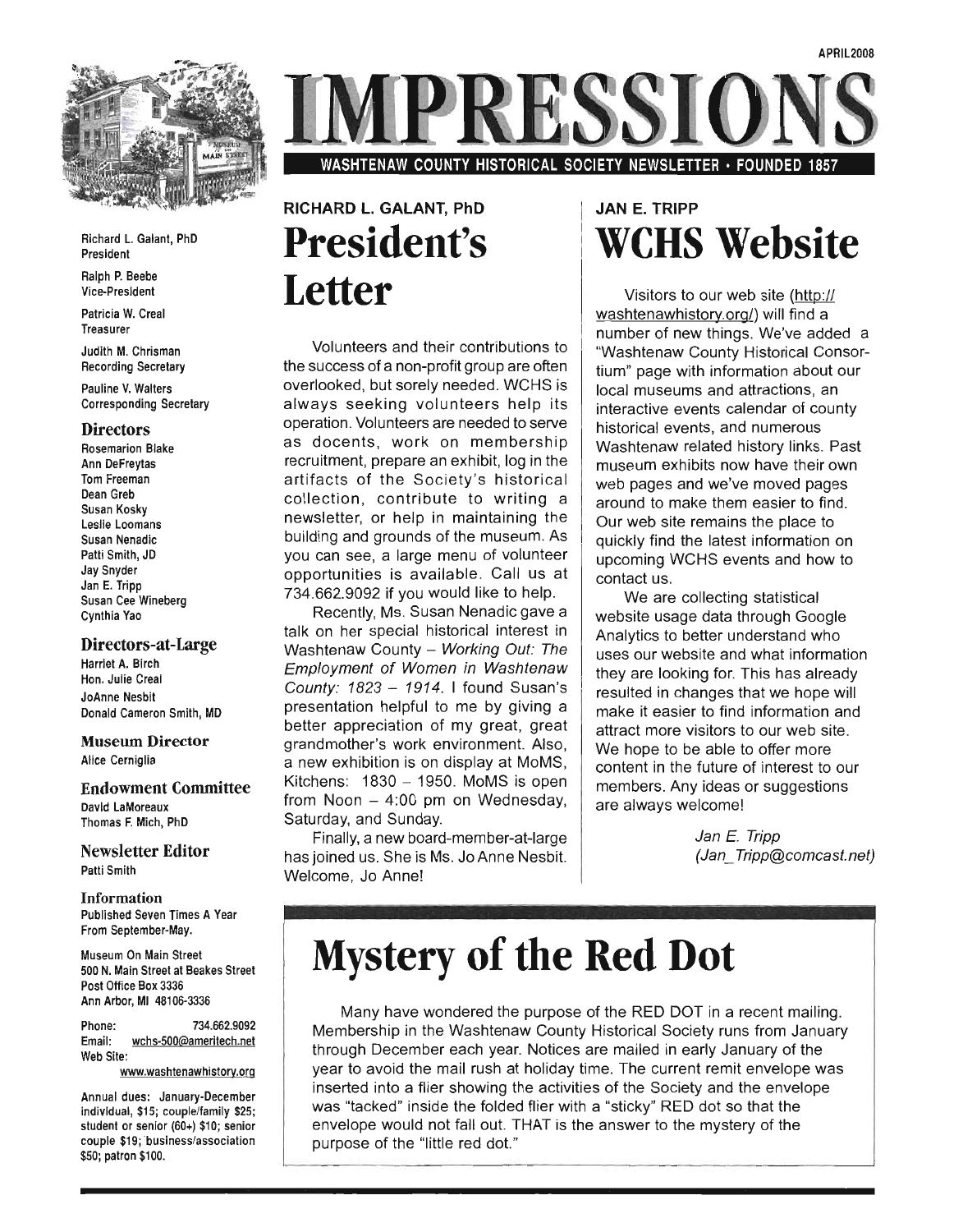# SAN NENADIC<br>Apaling Out: The Employment of Wamen **in Washtenaw County: 1823-1914**

Researching history is like plaving Scrabble but with only half the letter tiles. If it is women's deavor to form a winning combination with even diaries and letters are few and far between, and secondary sources so far have provided a rather inaccurate view of women's experiences.



of Mrs. H. Graves  $\frac{1}{2}$  Credit: We can be provided Hannah Graves and Hannah Graves and Hannah Graves and Hannah Graves and Hannah Graves and Hannah Graves and Hannah Graves and Hannah Graves and Hannah Graves and Hannah Graves and Hann of Mrs. H. Graves<br>Credit: Wystan Stevens provided Hannah Graves ad from a old paper he owns

For example, a well-known history of Ann Arbor states that the first stores were practical, selling things settlers would need such as shovels. saddles, etc. Not until the 1840s does the author mention a woman operating a millinery shop. The reader is left to infer that there were hone earlier. The surprising truth is that within a decade of settlement, Ann Arbor had millinery and dressmaking shops such as that of Mrs. Spencer, who in 1834, made hats and sold "fancy goods." Even earlier, Mary Beers operated a millinery and dressmaking shop.

The same is true for Ypsilanti. Another example of misleading secondary sources would be Chapman's History of Washtenaw County published in 1881. In many ways this is an invaluable source of information, but it fails to provide an accurate picture especially concerning



Medical Doctor are or sophia Hartley, **From Bentley Historical Library** 

women. In many cases women are simply not included: however, in other cases their participation was distorted. In its discussion of mills in the county, it carefully lists 12 men working in 3 breweries and 60 men working for 22 coopers; however, when recording employees at four tanneries, two woolen factories and a woolen mill, the text refers to "persons" or "hands." At first, a reader simply thinks the author is varying his diction. Whatever the author's motivation, the effect of his word choice is that he camouflaged the we was no o<br>that many of t  $\frac{1}{2}$  results of more employees  $\frac{1}{2}$ were women.<br>As a result of my research, one

thing became self evident: I needed to re-evaluate all my preconceived notions about women in the nineteenth century, including their health, their education and especially their employment. It isn't that the picture I had in my mind did not exist; it is that so much had been left out of that picture as to render it a distortion of reality.

We have been told that women did not work. That is true for a good many nineteenth century women. The cult of domesticity was preached in the pulpit and in popular magazines. But such a statement belies the



King, Instructor **From EMU archives** 

fact that many women did work. They worked in the sewing trades; they operated inns and boarding houses; they owned businesses and provided a wide variety of needed services. One of the popular occupations for women which emerged before the Civil War was that of photographer. Lucretia Gillett of Saline opened her photographic shop in 1858. Harriet Osborne of Manchester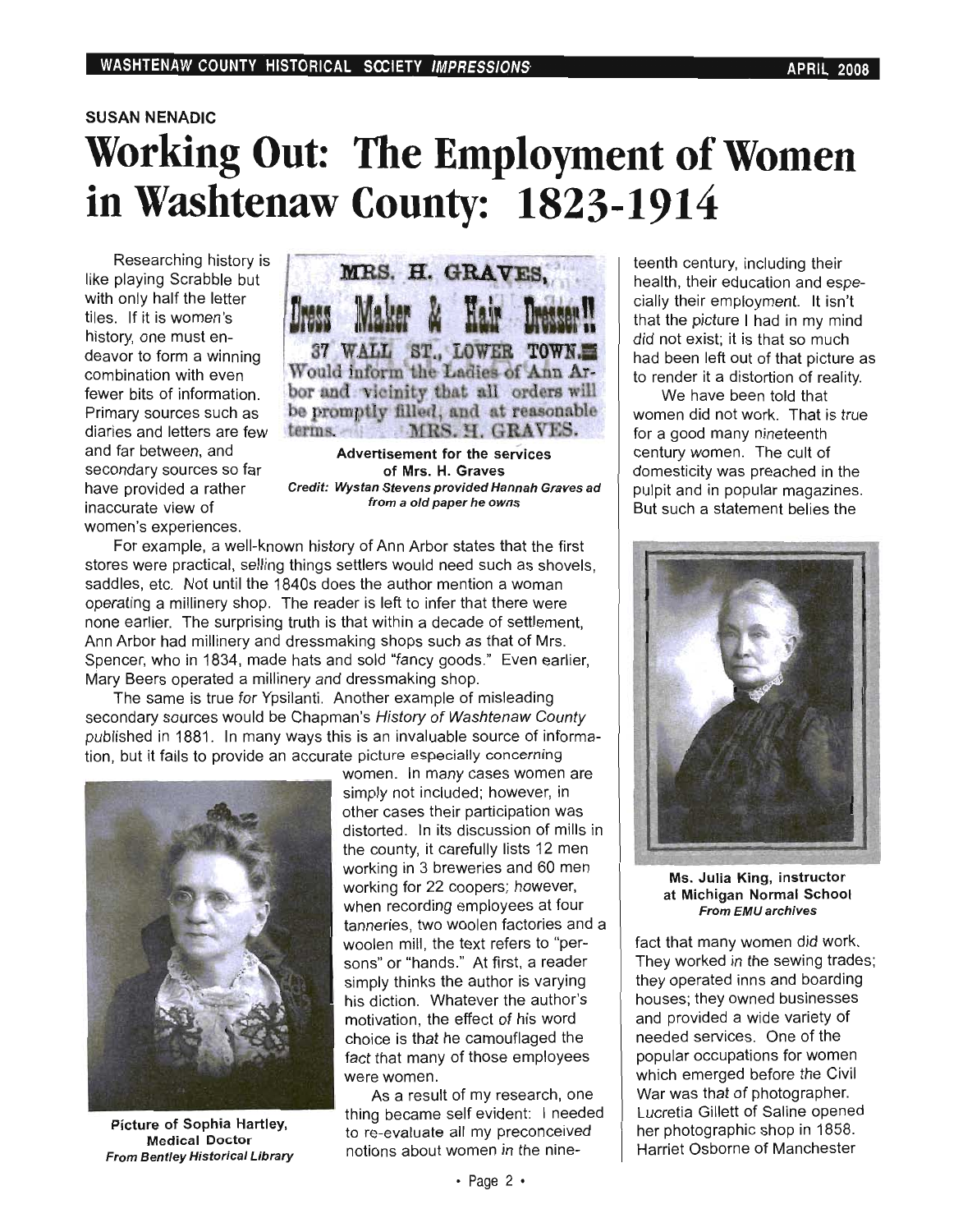soon followed. About a dozen women in the county subsequently earned a living in this way. Another emerging occupation was that of beautician. The majority of such women were African-American. Mary Roper of Dexter was a former slave while her younger contemporary, Minna Trojanowski, was a Caucasian woman in Ann Arbor. Both were wives of barbers, as were most such women, and both remained in business for decades.

The notion that many working women were widows is also correct, but it overshadows a more important fact: many women were working with their husbands long before their husbands died. Mary Parsons of Ypsilanti is an excellent example. When her husband (and son) passed away suddenly in 1871, she competently continued their photographic business which she soon expanded. This was a highly skilled occupation. The only way she could have successfully accomplished this was if she were intimately involved in the business before his death. And she accomplished these professional goals in addition to caring for her remaining children.



Eliza Mosher, MD and full professor at University of Michigan From Bentley Historical Library



Photo of the graduating class of 1854, Michigan State Normal School From Ypsilanti Historical Society

Another idea that needs modifying is that women only worked because they were destitute. Mrs. Hannah Williamson Graves would indicate this is not true. Hannah, according to Chapman, was the first African-American girl born in Washtenaw County. She married an ex-slave who was gainfully employed as a blacksmith at Ann Arbor Agricultural Tool Co., yet Mrs. Graves was one of the most successful seamstresses in town. She remained in business for over twenty years employing apprentices and assistants. Perhaps Mrs. Graves only sought more financial security, but maybe she found gratification in her work. Without a diary or letters, we simply have no way of knowing.

Another perception is that women worked because they were single. It is true that many working



Ms. Alice Porter, teacher at Ann Arbor High School for four decades From Bentley Historical Library

women were unmarried. A case in point is Sophia Allmendinger who owned and operated a professional laundry in Ann Arbor for over twenty years. She learned her trade as an employee for M.M. Seabolt before opening her own establishment, the White Star Laundry, circa 1894. The stereotype of such a woman is that she was an "old maid" who failed in the marriage market. That also is not necessarily true. As the century progressed, more and more women realized that they had options other than marriage which allowed them to be more selective of their partners or to chose not to marry at all.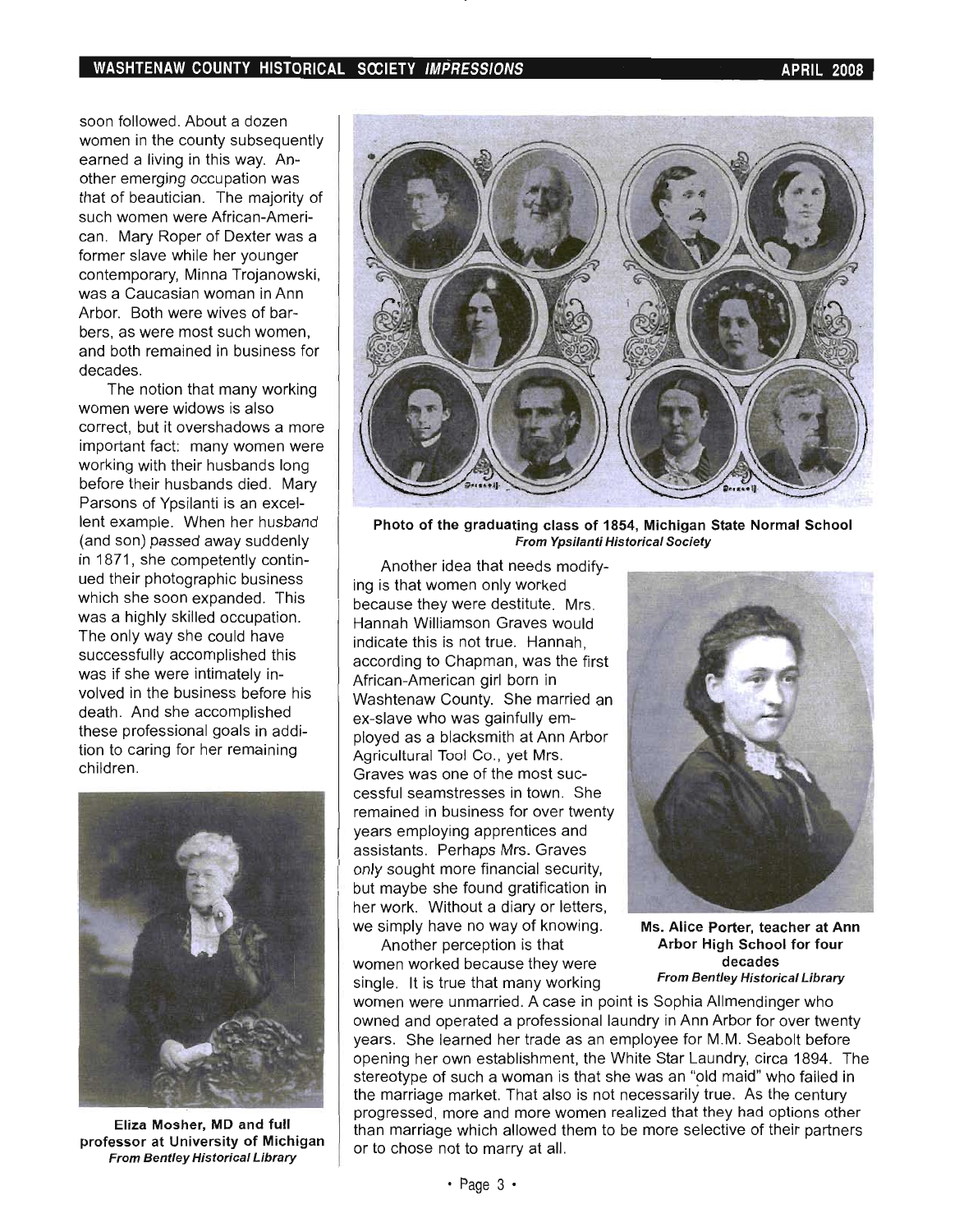

Louise Reed Stowell, instructor at University of Michigan From Bentley Historical Library

Perhaps the most pervasive misconception is that the great movement of the nineteenth century was women's suffrage. That subject seems to dominate textbooks, hence public thinking. Suffrage was, without a doubt, a significant advancement for women; however, it was only be successful in the twentieth century because it was the product of another less well known occurrence in the nineteenth. The life changing revolution of the nineteenth century was not suffrage but education.

A high school diploma in the last quarter of the century could land a woman a job in an office as a bookkeeper or stenographer. Office work was one of those new options available to women after the Civil

War, when the vast majority of high school graduates, a requirement for employment, were female. Unlike later when secretaries became underpaid and overworked, early clerical employees earned excellent money. A trained stenographer could make \$700 a year while a semi-skilled male might earn only \$450. To cope with the increasing need for trained office personnel, public high schools initiated business curricula, and private schools like Cleary College opened. Until women could obtain a college preparatory, secondary education and matriculate at universities, they would never be able to enter the professions. Thus, the first step to full employment was education.

While the entire nation in 1860 could boast only forty such public schools, Washtenaw County offered three: Ypsilanti's, Ann Arbor's and Dexter's. There girls could take the same academic classes as boys, and these better educated women could teach at higher levels. Just one example will have to suffice: Alice Porter. Miss Porter taught Latin at

to be sixteen or older and promise to teach at least two years after graduation. The women who took advantage of this opportunity are too numerous to list. Miss Abigail Rogers, however, stands out, not as a graduate but as a teacher. She was the first preceptors of both Ypsilanti's high school and of the Normal School. Rogers believed, however, that women needed yet a higher level of education than the Normal School provided. Since the University of Michigan refused to allow women to enter its hallowed halls, Miss Rogers moved to Lansing in 1855 and opened the Michigan Female College which she supervised until her death fourteen years later. She never received any financial support from the State of Michigan.

The University of Michigan reluctantly opened its doors to women in  $1870 -$  ironically the same year as the first official football game. Women flocked to its campus. The medical school was particularly popular graduating 400 women by 1894. Many graduates such as Berthe Van Hoosen, Lydia deWitt and Alice Hamilton went on to famous national careers. Sophia Hartley,

Ann Arbor High School for over forty years. Born in 1853 in Ann Arbor, she was a bit late getting started due to poor vision, but once her parents bought her glasses, there was no holding Porter back. Hers was a formidable intellect. She amazed her students by reciting Caesar's commentaries by heart. Miss Porter's contributions were recognized by an award given in her name each year to the outstanding female graduate.

Another significant development was the establishment of normal schools to improve education. Michigan State Normal School was the fifth such institution in the nation and the only one west of the Alleghenies. To attend, one needed

### Ladies' Manicuring and Bathing Par1or.

### Mrs. J. R. Trojanowski,

#### TOILET BAZAAR.

Ladies' and Children's Hair Dressing. Cutting and Shampooing. Face Massage and Complexion Steaming, Hair Restored to its Natural Color. 30 STATE S .

Advertisement for ladies' beauty services From Ann Arbor Public Library materials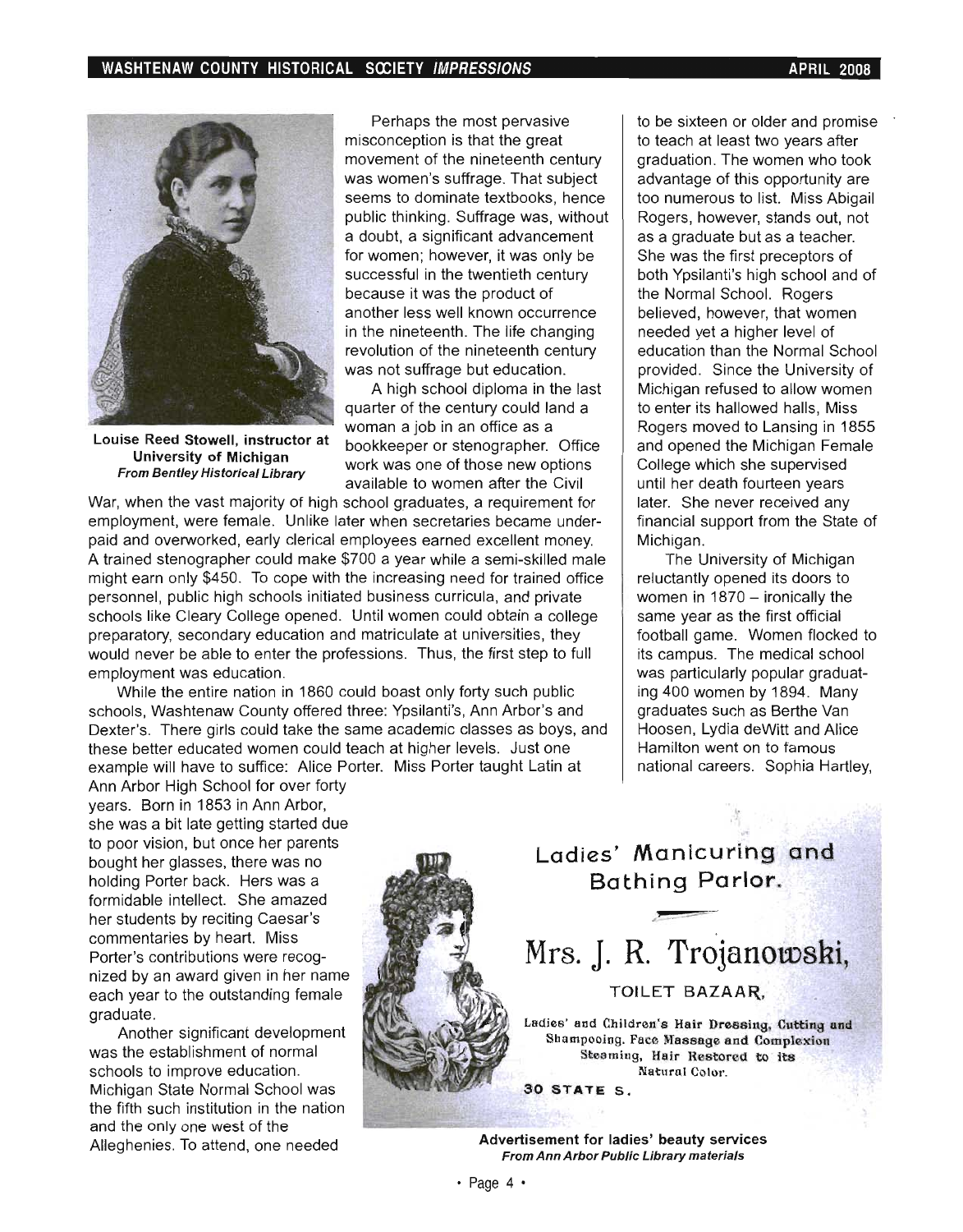who graduated in 1875, chose to stay in Ann Arbor practicing medicine for over a quarter of a century. Dr. Hartley was a German immigrant, the widow of a Dr. Meindermann of Adrian. There were quite a few other female doctors in both Ann Arbor and Ypsilanti, but I have found none practicing in any of the other towns or village in Washtenaw County.

Fewer women studied law. It was an even more hostile environment than medicine. Several of those who did, however, remained in the area practicing law. Mary Foster was the first to do so. Mrs. Foster was the fourteenth woman in the United States to receive a law license. She began her practice in 1876. Another Mary opened her office doors eleven years later. She was Mary Collins Whiting. The truly amazing thing about these women, besides the fact that they both were named Mary and both had ties to Lodi Township, is that they were both 52 years old when they began their careers as attorneys.

There were women who studied pharmacy and engineering though none stayed in the area after graduation. The first female licensed dentist in the county was Anna Dieterle. She graduated from Ann Arbor High School and worked as a book-keeper before entering the dental school as the only woman in a class of 32. She graduated in 1904, the only woman in her class. She was the 32nd woman to graduate from the dental school.

University degrees also allowed women to begin teaching in colleges and universities. The first woman to teach at the University of Michigan was Louise Reed Stowell. Miss Reed received her bachelors and masters degrees in 1876 and 1877 respectively. She was offered \$2500 in gold if she would go to Japan and open a

school. Despite the fact that the amount was more than any professor at Michigan earned, she declined. Instead she married Professor Stowell and taught microscopical botany for twelve years at the University for a salary of only \$700. Mrs. Stowell and her husband moved to Washington, D.C. in 1889 where she became very well known as the author of textbooks and professional articles. The President of the U.S. appointed her to commissions, and she was elected to the Royal Society of London. Sadly, this impressive woman is not listed as a faculty member in the University's faculty directory. She represents, however, more than two dozen women who were part of the faculty in the nineteenth century.



Mary Collins Whiting, early attorney in Washtenaw County From Ann Arbor Public Library materials

It remained for Eliza Mosher, who graduated in 1875 with Sophia Hartley, to become the first female hired as a full professor in 1896. That is the good news. The bad news is that, despite her medical degree, the medical school would not have her, so she was a professor of hygiene and physiology in the literary school. She also served as the first dean of women. For those services she was paid the same salary as any male professor, a fact that caused considerable criticism.

In many ways, Michigan State Normal School was more welcoming to women than the University of Michigan. In 1868, before Michigan even opened its doors to women, 4 of the 11 faculty members at the Normal School were women. By 1900 the faculty was predominantly women. Julia Ann King of Milan was also paid the same salary as the highest paid males at the school. Having herself graduated from the school in 1859, she returned to head of the history department and serve as preceptress. Her Friday "conversations" were attended by several hundred of students and Ypsilanti women.

Time unfortunately permits only this brief survey of women's employment. We have had no time to discuss women in the newspaper business, women who developed real estate, women wrote books or painted or performed music. The list could go on and on. Despite the pervasive popular view that women should not work outside the home, they did. Need propelled them. For some, it was the need for life's basic substances: food, clothing, housing. For others, the need was more emotional, spiritual and intellectual. It was the need to fulfill their talents and curiosities. It was the need to follow that inner voice that told them they could do something more significant with their lives. As Dr. Helen McAndrew's son said, "She had a talent for nursing; she could hire her housework done." Whatever their motivation for working, the reality is that they were in the work force in increasing numbers in the nineteenth century.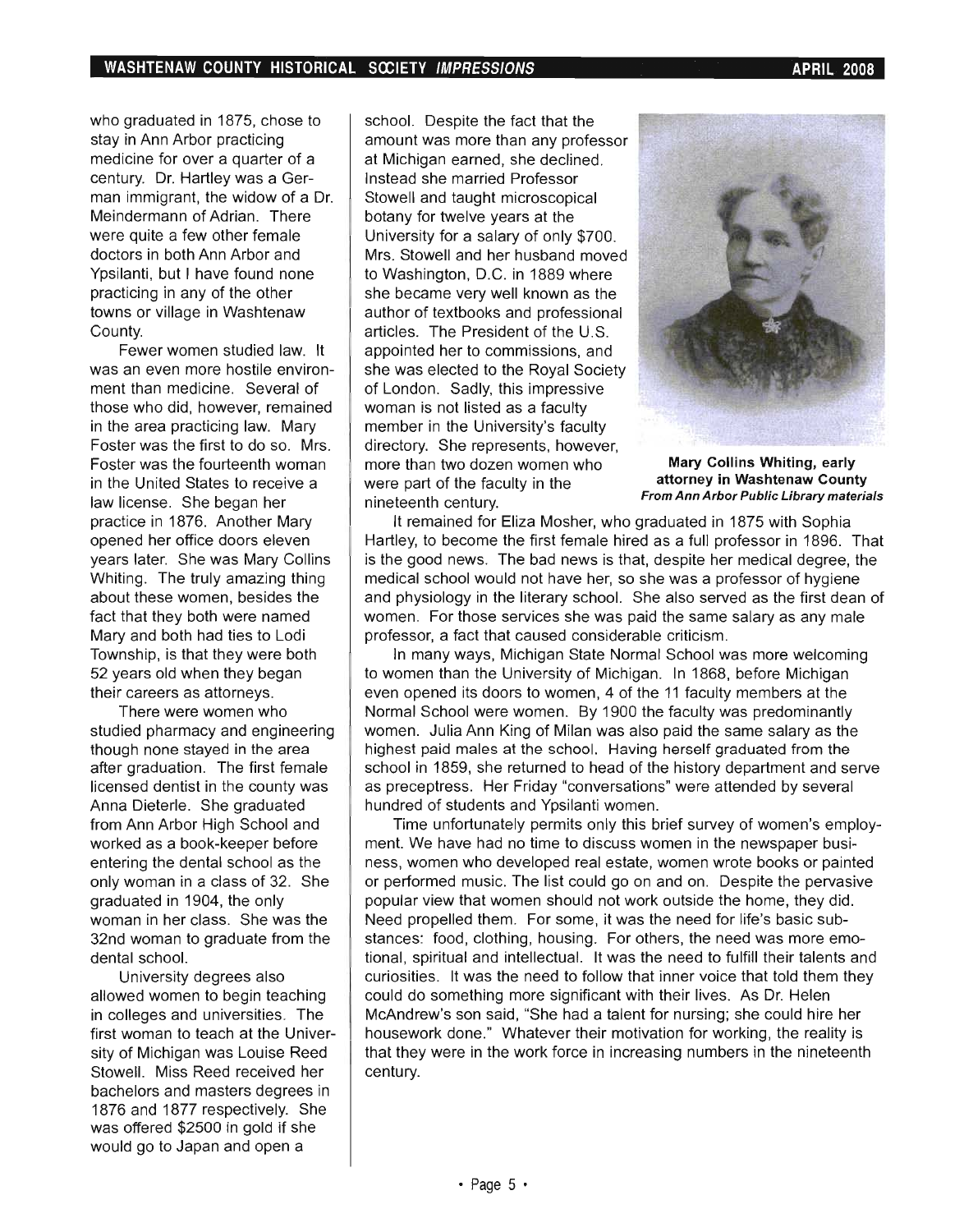### **ALICE CERNIGLIA • MUSEUM DIRECTOR The Kitchen 1830-1950. On Exhibit at the MOMS from March I5-May 18, 2008**

Here is a brief look at the history of the American kitchen!

A modern kitchen is generally equipped with a stovetop, microwave, refrigerator, dishwasher, sink and other amenities. All of these appliances myeraror, distiwasher, sink and other amenites. An or these appliance fashion. Kitchens also tend to have installations so that food can be fashion. Kitchens also tend to have installations so that food can be stored and kept in a cool dry environment. and repulsi a coor dry environment.<br>Coordinates, running water and modern applications was applicated water and modern applications was applicated

there was no kitchen, as we know it to do not contain the was a hearth for containing water and modern applicances, ere was no kitchen, as we know it today. There was a nearth for cook $g$ , perhaps a lable of cutting board for preparation and a diffinity area in  $\vert$ a central gathering place. In the pioneer home, that "gathering place" was the very same area that occupied the living and sleeping space.  $\mu$  is positive and  $\mu$  in positivity and seeping space.

kitchen winds were added to the hub of the house remained the house remained the house remaining the house remaining the house remaining the house remaining the house remaining the house remaining the house remaining the h Nearby sat a small table for food preparation and a simple array of iron  $p$  pand a silial table for lood preparation and a simple array of from  $q$ pots, pans, and utensils. These were handed down from generation to generation.

It was not until the Victorian era (beginning in the 1840s) that technology began to ease the burden. The Victorians loved anything in the description is a control of the burdent o tive began to ease the burden. The victorians loved anything innov c - they wanted the latest, the newest, the most modern. In 1942,<br>Therical Docal around the of her "Treatise on Domestic Economy" which detailed techniques for household chores including cooking.  $B = 1850$ , the first cast-iron cook stores including cooking.

come coal or wood and means the market of the market of the market of the market of the market scale. coal or wood -- hit the market, followed by stoves on a grander scale.<br>There is no overstating their impact. As Plante writes in her kitchen  $\frac{1}{10}$  is the overstating their impact. As manie which in her methods  $\frac{1}{10}$ story, the stove callered American cookery methods and mear plan<br>Cooking the cooking the multiple of multiple of multiple of multiple of multiple of multiple of multiple of mu  $\frac{1}{10}$  at the same time relieving the nousewife of cook or multiple. Ieaking choies such as inuity and moving heavy non cookware.<br>There is the sister Beecher in collaboration with her sister Harrist to the sister Harrist to the sister of th

 $B = 200$  Statished beecher, in condition with her sister frame  $\frac{1}{2}$  This book contained diagrams of  $\frac{1}{2}$  modern kitchen,  $\frac{1}{2}$  modern kitchen,  $\frac{1}{2}$ Home." This book contained detailed diagrams of a modern kitchen,<br>which included a counter with storage beneath and shelves above.

From here, the technological tide would not be stemmed. Even as post-Civil War kitchens were downsized to reflect the newly servantless household, every shelf and cupboard overflowed with gadgets - appliances large and small that is compound that increase were gauge is weakening were were saw to a three contractors were were a share were a share were a share were a share were a share were a share were a share were a share ances large and small that increasingly savvy manufacturers were rushing to produce for these suddenly solo housewives. Depending on the course of electric service, a woman could, by the 1920s, buy any number of "helpmates" — an ice box, a vacuum cleaner, a washing<br>machine and an electric iron. There was linoleum on her floor, a hotachine and an electric from there was inforculated from the pool, a  $\frac{1}{2}$  and  $\frac{1}{2}$  she wife shows the very house in the painty.

And if she were really modern, as every housewife clamored to be, there was a Hoosier cabinet front and center. A descendant of the ble was a moster capillet front and center. A descendant of the stational pulland biothous and  $\mu$  and  $\mu$  and  $\mu$  and  $\mu$  works and  $\mu$  works are  $\mu$  $\mu$  phis, uteristic diawers and a wooden preparation surface. The wholy ppular design - the floosier ivianuiactum ig Co. turned out over a day was perhaps the first recognition that a kitchen was not just a batch of unrelated parts. "The kitchen started out as a great big room with a huge<br>fireplace and minimal appliances," says Roslyn architect and preservationist Guy Ladd Frost, "but as appliances were invented, we  $\epsilon$  is the total to build kitchens around the  $\epsilon$ aneu k

 $\frac{1}{2}$  the beginning of the 20th At the beginning of the zot century, the kitchen became<br>defined as a separate room for food preparation. Technological ou preparation. Technological avancement introduced new appliances, which constantly<br>expanded the square footage needed in an average kitchen. In urban areas, the kitchen, although pan areas, the Kitchen, although tyer, was muuen away to isolate the fumes and clutter caused by<br>food preparation. There was nothing visually attractive about the kitchen, so home owners used  $\epsilon$  Kitchen, so nome owners used only for preparation. Diffing done in a separate space.<br>With the advancement of

technology, the idea of standardized dimensions took the kitchen to a which signs to be whole the since the since the since the since the since the since the since the since the since the since the since the since the since the since the since the since the since the since the since the a writte new level. Since the availability of electricity, the<br>equipment used has remained a fuipment used has remained a andard in all Kitchens for many  $\tan s$ . These include not and cold p water, a Kitchen sink and an electric or gas stove and oven.<br>Later, the refrigerator was added aer, the remgerator was added a standard item, along with the microwave and the microwave and the microwave and the microwave and the microwave and the microwave and the microwave and the microwave and the microwave and the microwave and the microwave addition of the microwave and the<br>dishwasher.

Indeed, by the 1930s, with the mueed, by the 1950s, with the electric stove and electric refrig-<br>erator in place, the kitchen beator in place, the Kitchen beplanned and decorated as careanned and decorated as care-<br>" ny as any other room. Walls or new houses came equipped with<br>built-in kitchen cabinets, the main  $\frac{1}{2}$  storage components, the modern wage components or a mou  $\frac{1}{2}$  contracts were  $p$  product with  $p$  is the keep  $p$  and  $p$  and  $p$  and  $p$  and  $p$  and  $p$  and  $p$  and  $p$  and  $p$  and  $p$  and  $p$  and  $p$  and  $p$  and  $p$  and  $p$  and  $p$  and  $p$  and  $p$  and  $p$  and  $p$  and  $p$  and  $p$  and  $p$  and  $p$  product with front panels to keep the contents inside and out of view<br>from guest or daily kitchen use.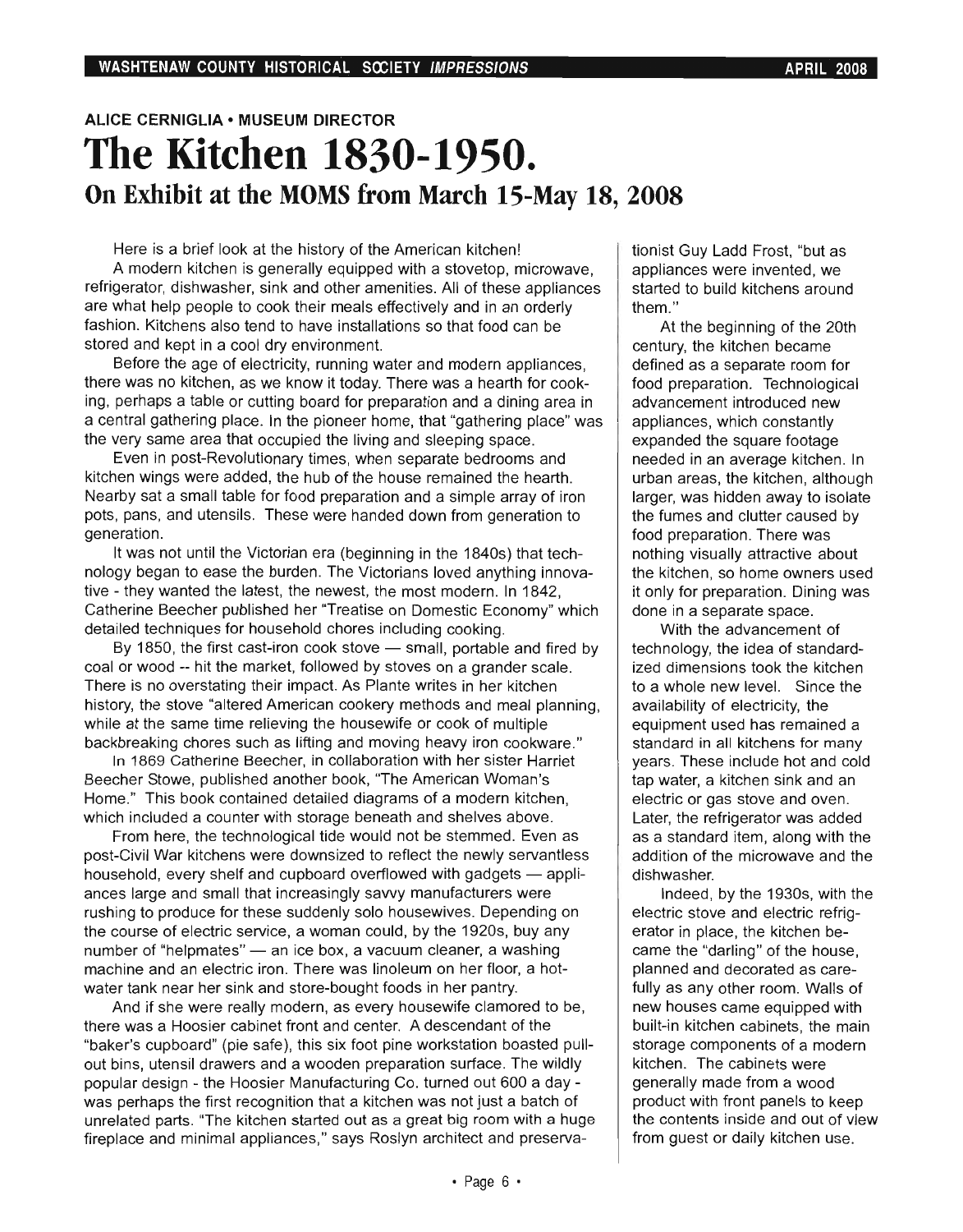adgets were marketed in a variety of styles. And the appliances that were available only in white during the hypersanitized early 1900s were now, in the 1950s, colored splashy reds or greens or blues.

But if urban centers dominated American kitchen trends for generations, the suburbs took the lead after World War II. Some of the most radical ideas were played out in Levittown, where Abraham Levitt & Sons, in its zeal to build houses that were both different and cheap, applied assembly line technology and Frank Lloyd Wright form-followsesthetics theory to the home. Alfred Levitt switched the kitchen from the back of the house to the front, boasting in an ad for the 1949 ranch that, "It's just a step for your wife to answer the door," and insisting that a front kitchen could better serve as domestic "control center." And what a center! William Levitt, the financial force behind Levittown. installed mass-produced state-ofthe-art wares - white metal Tracy cabinets (even the White House had them). Bendix washer, General Electric refrigerator and<br>stove.

And the Levitts weren't the only ones rethinking domestic life. "In the late '40s, people like dinnerware designer Russel Wright brought modernism into the kitchen," says Amy Kraker, expert in vintage American dinnerware. "Russel and Mary Wright also wrote a guide to 'easier living' that told housewives, step by step, how to<br>entertain."  $\mathsf{min}(\mathcal{C})$ 

Things have come full circle as the kitchen is again the hub of the home. In our exhibition we look at the development of the kitchen and food preparation from<br>1830 through 1950.



Kosky Wood Stove From WCHS

### **Kempf House Museum**  Noon Lecture Series • Spring 2008

Wednesdays, noon to 1 :00 P.M. Admission, \$2.00 (members, \$1.00) ednesdays, noon to 1:00 P.M. Admission, \$2.00 (members, \$1.00)  $3<sup>2</sup>$  S. Division St., Ann Arbor, Mi 48104 $\alpha$ 

**St., Ann Arbor, MI 48104 • (734)** 

#### $\mathbb{R}^2$ April 2

**Judith Anders** Octagon Houses. Judy, an author and historical researcher, looks at Octagon Houses in general, and the Washington Township Loren<br>Andrus House in particular.

### $\overline{\mathbf{a}}$ April 9

Grace Shackman A Tale of Four Villages. Grace, a local historian, will compare the histories of Saline. Manchester, Dexter, and Chelsea, showing how each has its own<br>personality.

#### $\overline{a}$ April 10

Duffy Liddicoat<br>Central Mine, a Location in the

Keweenaw Peninsula. Duffy, who summers at Central Mine, Michigan, will speak about that ghost town now being brought back to life. This 1853-1898 mining town was close to extinction when the few remaining buildings were restored to represent what life might have<br>been before the mine closed.

### $\overline{a}$ April 25

Stephanie White & George Van Sickle Adventures with our Four Footed Athletes. Wilderness experts, this couple has led many groups on exciting trips. One of the most recent was the Iditarod dog sled race of 2007<br>in Alaska.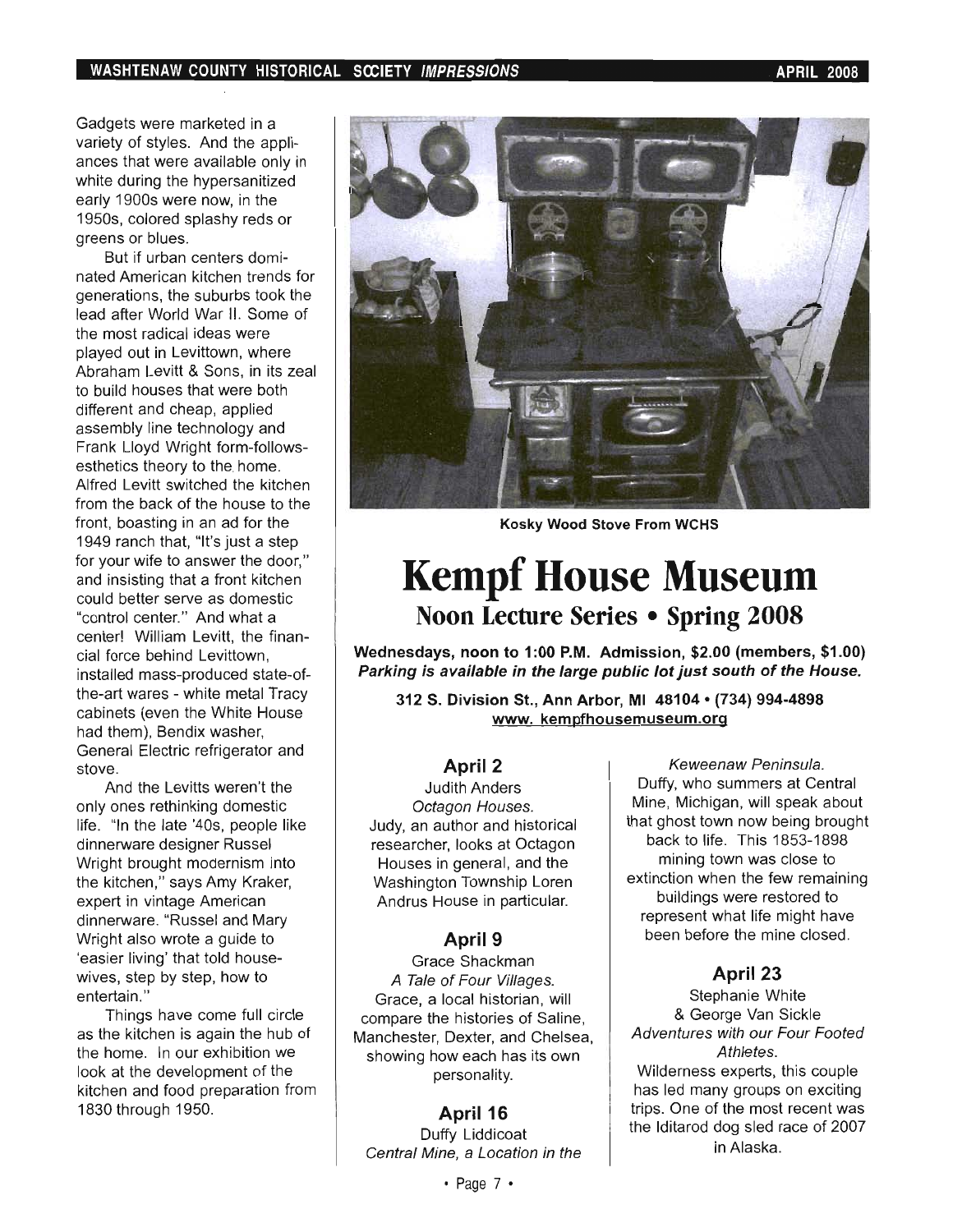### **DALE R. LESLIE Simon's Spot in Ann Arbor's Backbone**

How many lives has Harold Simons touched in his over 40 years in education, as an athlete, a coach and most importantly a teacher? On how many occasions has Harold softly but firmly shared these reminders to all students: be true to yourself but not focused on personal desires; recognize that the ultimate reward of athletic competition is not measured by Ws in the record box but by the satisfaction of exceeding your own expectation; and, in the role of a humble champion, maintain a high level of respect and courtesy for your opponent and an appreciation of the essential, tremendous support from the coaching staff, school administrators, teachers, parents and fans?

John Fountain, former Sports Information, acting EMU athletic director, Information Services head and Eastern Michigan University vice president, has these recollections of Harold Simons (see attached photo, coach Jim Dutcher and Captain Simons):

Harold Simons (Si) is one class guy who played a pivotal role in EMU's growth from a Presidents Athletic Conference team to a power in the Mid American Conference.

Si came to EMU in the midsixties from Ann Arbor High School as an undersized six-foot forward. Recruited by Dick Adams, Si was a valuable, young player on one of the first EMU teams that I had the pleasure to cover.

A year later when coach Jim Dutcher came to Eastern Michigan from Alpena Community College, he installed Si as his point guard. The move was magical. Si was a coaches' dream as a playmaker. He was really an extension of his coach on the playing floor, directing traffic, involving his teammates and making every player better.

Under Simons leadership, EMU made its first appearance in history in a post season basketball tournament when the then Hurons played in the 32-team NAIA National Tourney in 1968 in Kansas City. It was at that tournament that unknown EMU upset Stephen F. Austin, the number two seed, in the opening round 82-80 on a last second shot by another Ann Arbor High School standout, Earle Higgins.

Si was the captain of that team that included Harvey Marlatt, and Kennedy Mcintosh. Following graduation Si took his coaching talent from the playing floor to the sidelines serving first as an assistant to Dutcher and later to AI Freund.

When he failed to become the new Eastern Michigan head basketball coach when Freund left (many on the committee thought he should have been named), Si moved on to become a successful coach/teacher at Ann Arbor Huron High School. Harold had the special pleasure of coaching he and Ethel Simons' twin sons (they were guards too!) at AA Huron HS.

I can honestly say in all my years covering athletics at EMU, I have never met a person who personified what collegiate athletics should be better than Harold Simons.

P.S. And he accomplished all his feats on the court with the smallest hands of any basketball player I've known. In fact, they are about the size of my hands, and I can't palm a basketball.

# The Sutton **Schoolhouse**

The Sutton Schoolhouse, a one room school on Sutton road, was built in 1859. Because it was managed by the Lenawee Intermediate School District, it has been preserved and protected for the past 148 years. Today, however, it is threatened with demolition.

Recently, the Lenawee Intermediate School Board met to consider the school's fate. A plan had been proposed whereby a number of local non-profit organizations would take responsibility for the property, but the amount of money necessary to preserve and upgrade the school was out of reach for these organizations. The main reason the preservation of the school was not viable financially appears to be two fold. First, the use of the school would have to be re-designated from educational to a more public-use building and would need specific and expensive upgrades to meet state requirements. Second, the School District was only offering a 5 year lease on the property. The organizations involved could not justify . committing the necessary resources for a guarantee of only five years of use.

It looked as if the end of the Sutton School was just a vote away. However, the School Board reconsidered and has delayed a final decision regarding the demolition of the school for 60 days.

We at the Tecumseh Area Historical Society would like to suggest some possible alternatives to the destruction of the Sutton School. We feel that the building could be preserved as an important historical structure, used to benefit the county and to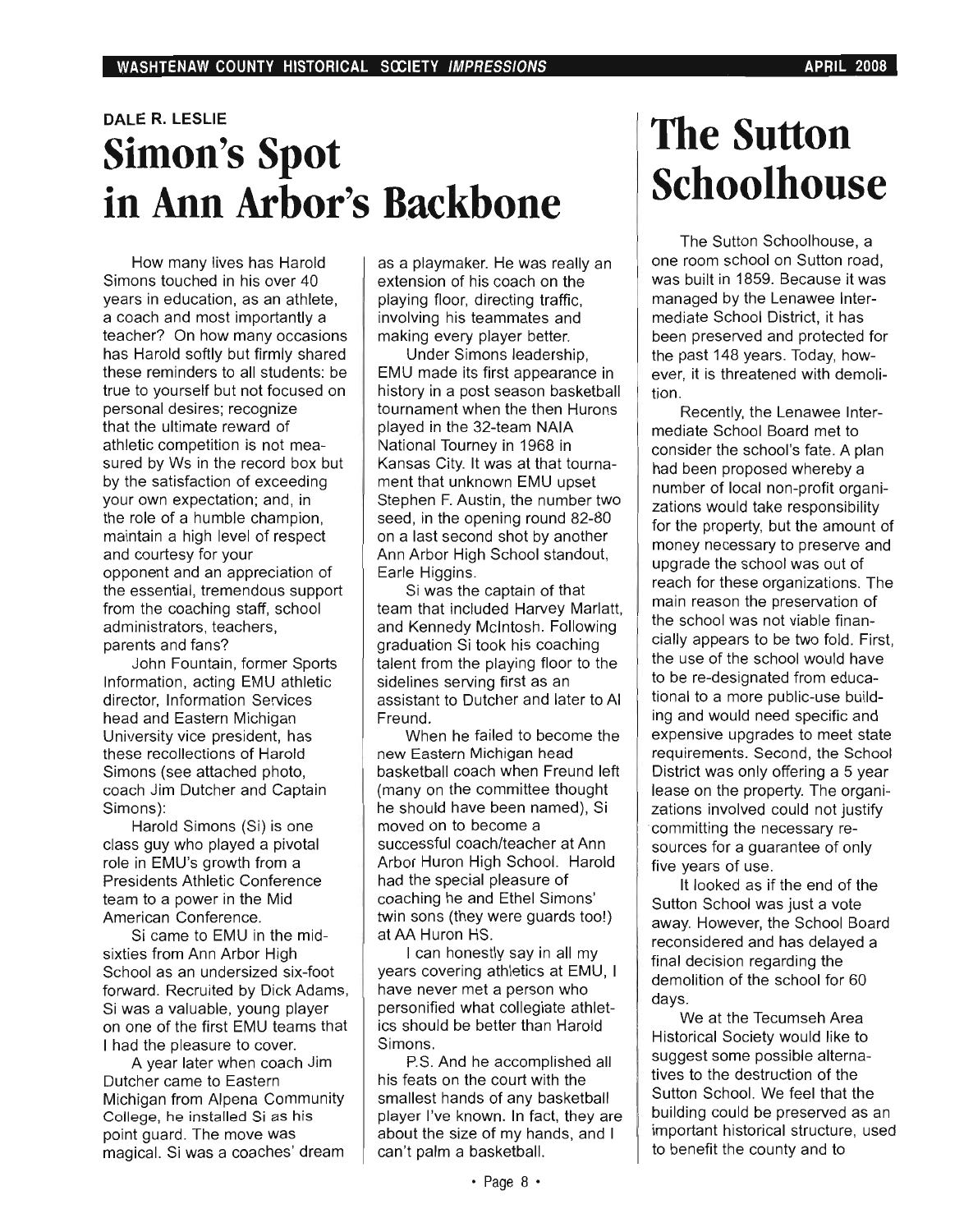benefit a number of non-profit nefit a number of non-profit organizations. If the Lenawee Intermediate School District was willing to offer an extended 50 to 100 lease, or relinguish ownership of the school and a very small amount of land around it, we believe that the necessary resources can be made available.

Either the extended lease or the change of ownership could be granted to a non-profit organization specifically established to preserve the building and use it for the benefit of the community. The Tecumseh Area Historical Society would be willing to bring together a number of local groups, (some of which have already been approached and responded favorably) and help establish a trustee organization to<br>manage the property.

I his solution would not only protect and preserve the Sutton school, but it would also save the Lenawee Intermediate School District the cost of demolition and clean up, which they have stated could run into tens of thousands of dollars. We realize that the School

We realize that the School Board is trying to do what is right regarding management of the public trust they have been given. It is important, we feel, to remember that a public trust involves more than just finances, it also involves the wise and forward thinking management of the properties entrusted to the School District. Properties in this case. include a significant historical building and in reality, belong not<br>to the board or the school district

but to the tax-paying people of Lenawee County.

We encourage the Board of the Lenawee Intermediate School District to agree to a long term lease or relinguishment of ownership of the Sutton School to an organization which will devote itself to the historic preservation of the building. This building is part of our heritage and part of the educational heritage of the county, the state and the nation. Let's work together to protect it and preserve it for generations to<br>come.

cia Loup Kim Koch Sue Koch Kern Kuipers 517-605-0572<br>and Lisa Powell 517-423-2374

# **Upcoming Events**

The EMU Preservation Society will be holding the 80th birthday party/open house for the Packard Proving Grounds on Sunday, April 27 from 1-5 PM.

This is just a "save-the-date" preliminary notice. More details<br>to come! He!

HISTORY OF THE SALINE RIVER Date: Wed 16 Apr 2008 Time: 7:00 PM Location: Saline Senior Center Great Room, 7190 N. Maple Rd., Saline, MI Description: Join Saline High School History Students, under the direction of James Cameron, as they present "The History of the Saline River". Learn about the ancient and not-so-ancient animals who came for water and salt licks, Native Americans who used the waterway for travel, French explorers who canoed the river, English pioneer settlers who came from the East and established<br>basic businesses along the river,

and the settlers who built houses. farms, and a village along its<br>banks.

Education programs are always free and light refreshments will be served. Members and friends are welcome.

**Directions:** Look for green and white signs in the school parking lot. They will direct you to the Senior Center, which is on the back side of Saline Middle School (old high school). There is plenty of parking and no need to walk very far. Contact: Society Office 734-944-0442 Email: salinehistory@verizon.net

SATURDAY VISITS AT **RENTSCHLER FARM & SALINE** RAILROAD DEPOT Date: Sat 3 May 2008 Time: 11:00 AM - 3:00 PM Location: Saline, MI Description: The Summer/Fall Season at Rentschler Farm runs May 3 through early December. The<br>Depot Museum is open year

ind. Free Guided Tours for Individuals and for Families are offered at both museums. Groups larger than ten MUST have a reservation. To schedule groups, call the numbers shown below at least a week ahead.

Directions: Rentschler Farm. is at 1265 E. Michigan Ave. (one mile east of downtown Saline). Enter through the shopping center. and park within the farm complex. Saline Railroad Depot Museum is at 402 N. Ann Arbor Street, just four blocks north of downtown Saline and near the corner of Bennett Street (traffic light). Contact: Farm: 734-944-0442; Depot: 734-429-1254 Email: salinehistory@verizon.net

Salem Historical Society: WEDNESDAY, Apr  $23rd - 7$  PM "Methods and Resources for Genealogy Research" by Linus<br>Drogs at Jarvis Stone School